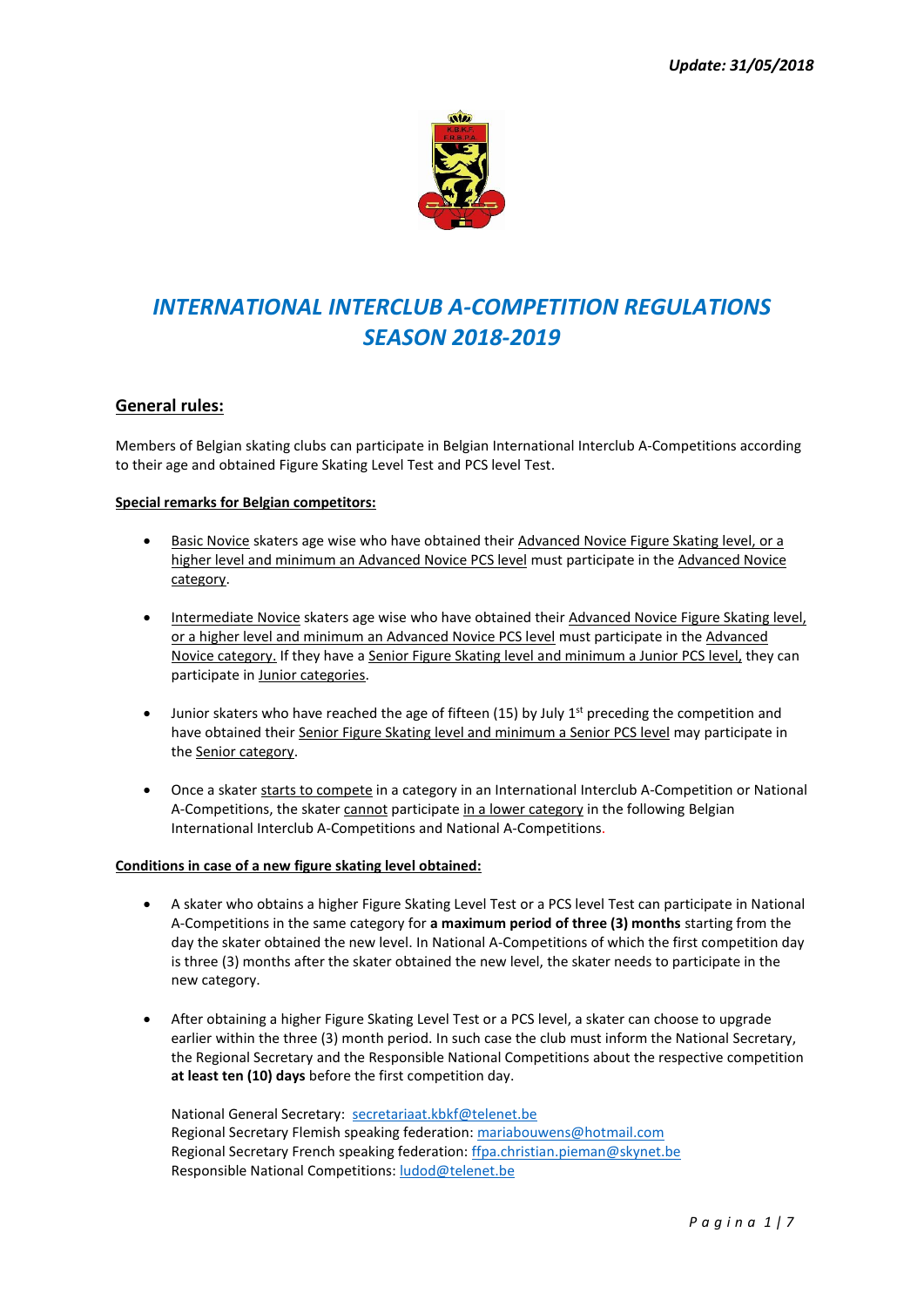### **Warm-up:**

- **All Novice Divisions Girls and Boys** warm-up groups may be **maximum up to eight** (8) skaters with a preference of six (6) skaters per warm up group.
- **Junior and Senior Ladies and Men** may be put together in one warm up group. Junior and Senior warm-up groups must be maximum up to **six** (6) skaters.
- **All Novice Divisions Boys** may be put together in one warm-up group.
- The referee may combine warm-up groups in view of the number of skaters in those groups.

#### **Categories with more than 36 entrees:**

- If there are categories with more than **36** entries in Belgian International Interclub A-Competitions, these categories will be divided into at least two groups based on age by July  $1^{st}$  preceding the competition. Organizing Clubs can also divide into smaller groups as well using the same criteria. Categories there are **18** skaters or less won't be divided.
- Clubs enter their competitors in the competition categories in which they need to participate. The Belgian Federation will publish, in time, whether categories will be divided into age groups or not. This will be published on the websit[e www.skatebelgium.be.](http://www.skatebelgium.be/)

### **Organizing clubs:**

• All Belgian clubs which organize an International Interclub A-competition need to put these regulations of the federation KBKF/FRBPA in their announcement for the categories for which they are valid.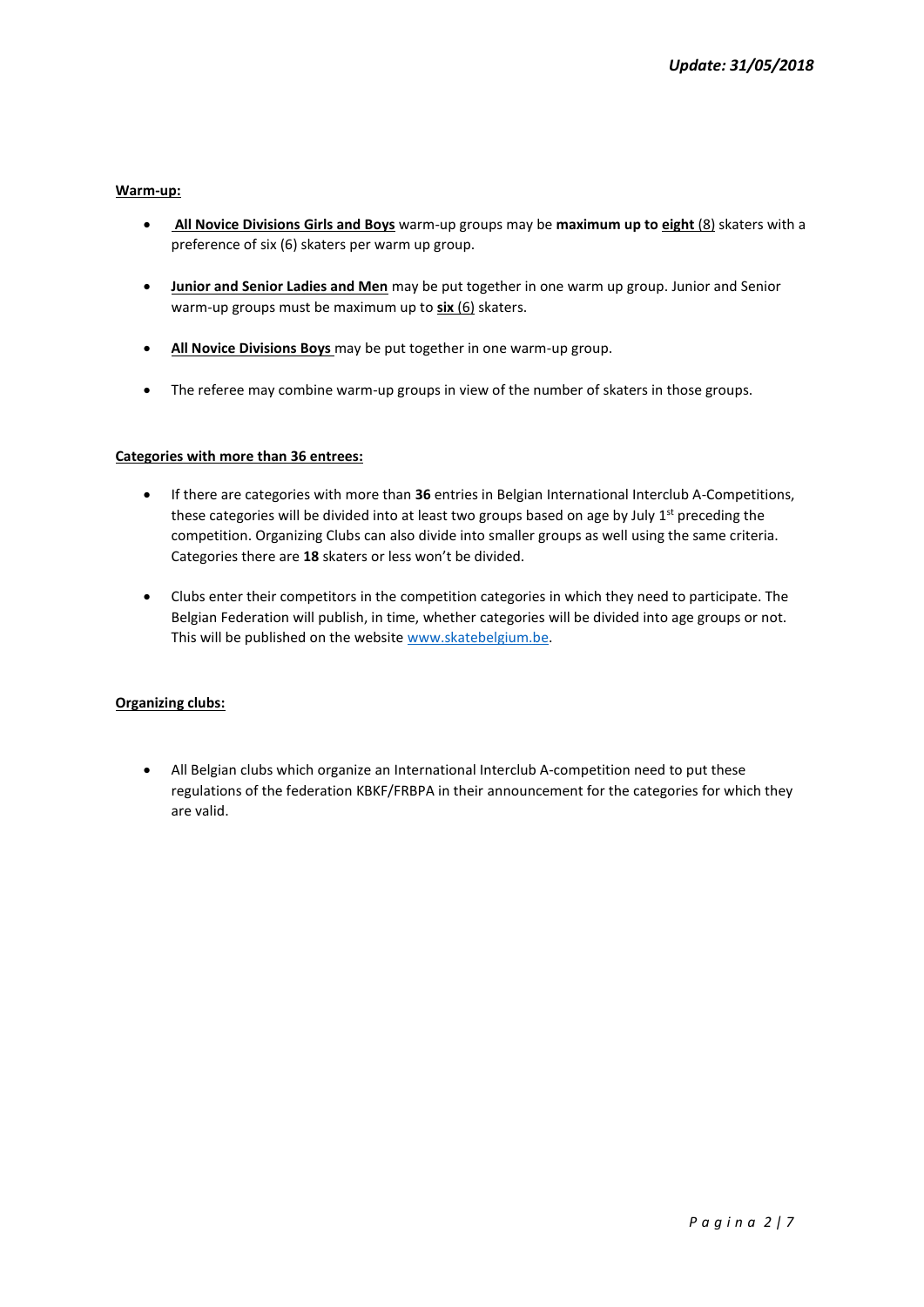## *BASIC NOVICE*

Has not reached the age of thirteen (13) by July 1<sup>st</sup> preceding the competition for Girls and Boys.

Belgian skaters who have obtained the following requirements can participate in this category.

**Basic Novice Figure Skating level with a PCS Basic Novice level or a higher level**

**or**

**Intermediate Novice level with PCS Basic Novice level**

#### **Free Skating Program for Girls & Boys**:

In accordance with ISU communication 2024 Single Skating Basic Novice A (or subsequent updates).

**Duration:** 2:30 min +/- 10 sec.

**Warm-up:** 6 minutes.

There will be **no** Bonus for jump elements performed in the second half of the Free Program.

#### **The Program components are only judged in:**

- Skating Skills
- **Performance**

**Component factor**: The multiplying factor of the Components Score is:

Free Skating: 2.5

#### **Level explanation:**

All elements, which are subject to levels, only features up to **Level 2** will be counted. Any additional features will not count for Level requirements and will be ignored by the Technical Panel.

If a **double Axel (2A)** is executed and called by the Technical Panel (no < or <<) in the program, a bonus of 0.5 will be given **ONCE** for a double Axel (2A) even if there is a fall.

**FALL -0.5 Pt**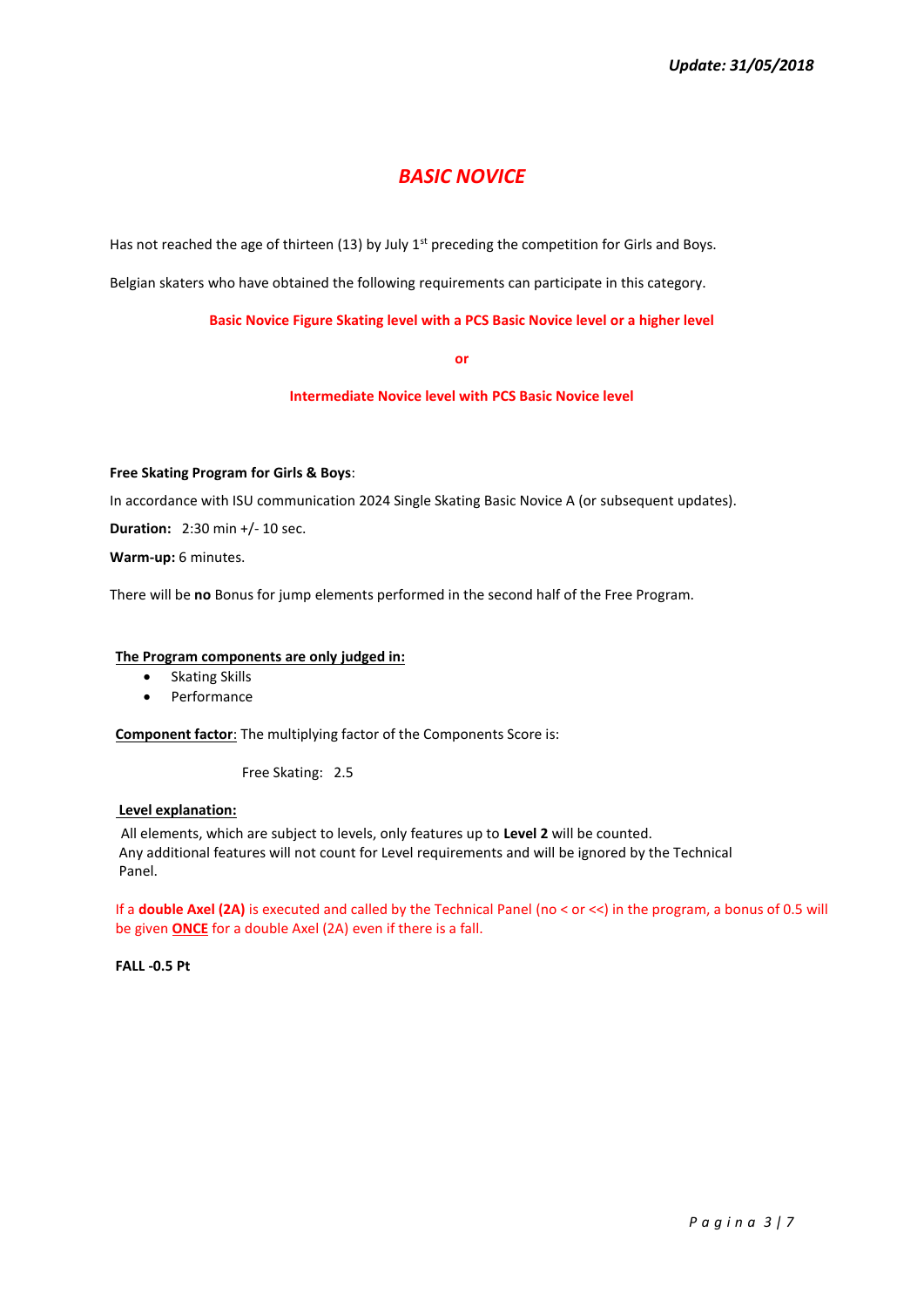## *INTERMEDIATE NOVICE*

Has not reached the age of fifteen (15) by July  $1<sup>st</sup>$  preceding the competition for Girls and Boys.

Belgian skaters who have obtained the following requirements can participate in this category.

**Intermediate Novice Figure Skating level with a PCS Intermediate Novice level or a higher level**

**or**

**Advanced Novice Figure Skating level with a PCS Intermediate Novice level**

**Free Skating Program for Girls & Boys**: In accordance with ISU communication 2024 Single Skating Basic Novice B (or subsequent updates).

**Duration:** 3:00 min +/- 10 sec.

**Warm-up:** 6 minutes.

There will be **no** Bonus for jump elements performed in the second half of the Free Program.

#### **The Program Components are only judged in:**

- Skating Skills
- Performance
- Interpretation of the Music

**Component factor:** The multiplying factor of the Components Score is:

 Free Skating: 1.7 for Girls 2.0 for Boys

#### **Level explanation:**

All elements, which are subject to levels, only features up to **Level 2** will be counted. Any additional features will not count for Level requirements and will be ignored by the Technical Panel.

If a **double Axel (2A) and/or a triple jump** is executed and called by the Technical Panel (no < or <<) in the program, a bonus of 0.5 will be given **ONCE** for a double Axel (2A) and **ONCE** for each different triple jump even if there is a fall.

**FALL -0.5 Pt**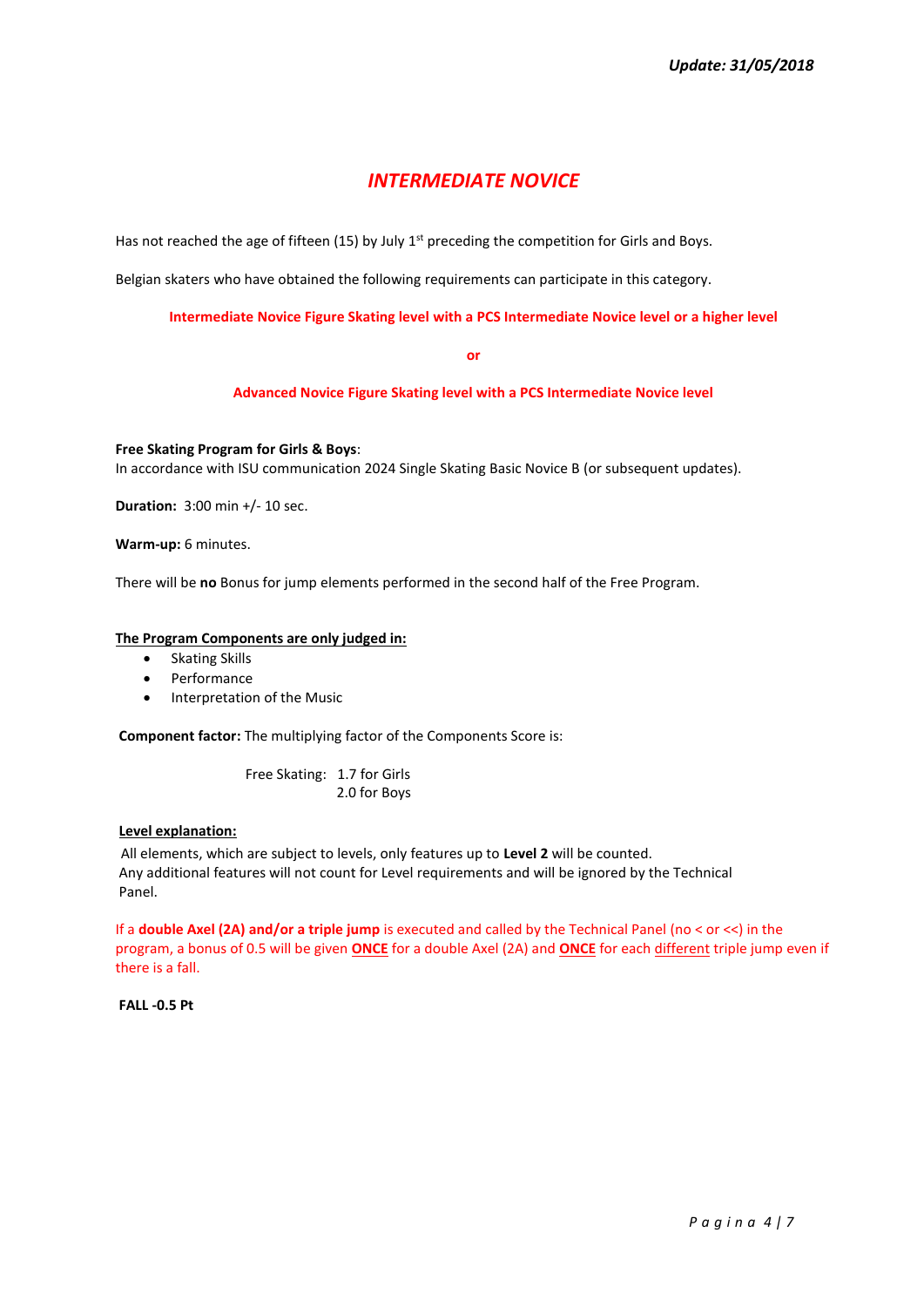## *ADVANCED NOVICE*

Has reached at least the age of ten (10) by July  $1<sup>st</sup>$  preceding the competition for Girls and Boys. Has not reached the age of fifteen (15) by July  $1<sup>st</sup>$  preceding the competition for Girls and Boys.

Belgian skaters who have obtained the following requirements can participate in this category.

**Advanced Novice Figure Skating level with a PCS Advanced Novice level or a higher level**

#### **Short Program for Girls and Boys**:

In accordance with ISU communication 2024 Single Skating Advanced Novice (or subsequent updates).

**Duration:** 2:20 min +/- 10 sec.

#### **Free Skating Program for Girls and Boys**:

In accordance with ISU communication 2024 Single Skating Advanced Novice (or subsequent updates).

**Duration:** 3:00 min +/- 10 sec.

**Warm-up:** 6 minutes for Short Program and Free Skating Program each.

There will be **no** Bonus for jump elements performed in the second half of the Short and Free Skating Program.

#### **The Program Components are only judged in:**

- Skating Skills
- **Transitions**
- Performance
- Interpretation of the Music

**Component factor:** The multiplying factor of the Components Score is:

| <b>Short Program:</b> | 0.8 for Girls |
|-----------------------|---------------|
|                       | 0.9 for Boys  |
| Free Skating:         | 1.6 for Girls |
|                       | 1.8 for Boys  |

#### **Level explanation**:

All elements, which are subject to levels, only features up to **Level 3** will be counted. Any additional features will not count for Level requirements and will be ignored by the Technical Panel.

In **SHORT** program and **FREE** Skating, if a **double Axel (2A) and/or a triple jump** is executed and called by the Technical Panel (no < or <<) in the program, a bonus of 0.5 will be given **ONCE** for a Double Axel (2A) and **ONCE** for each different triple jump even if there is a fall.

**FALL -0.5 Pt**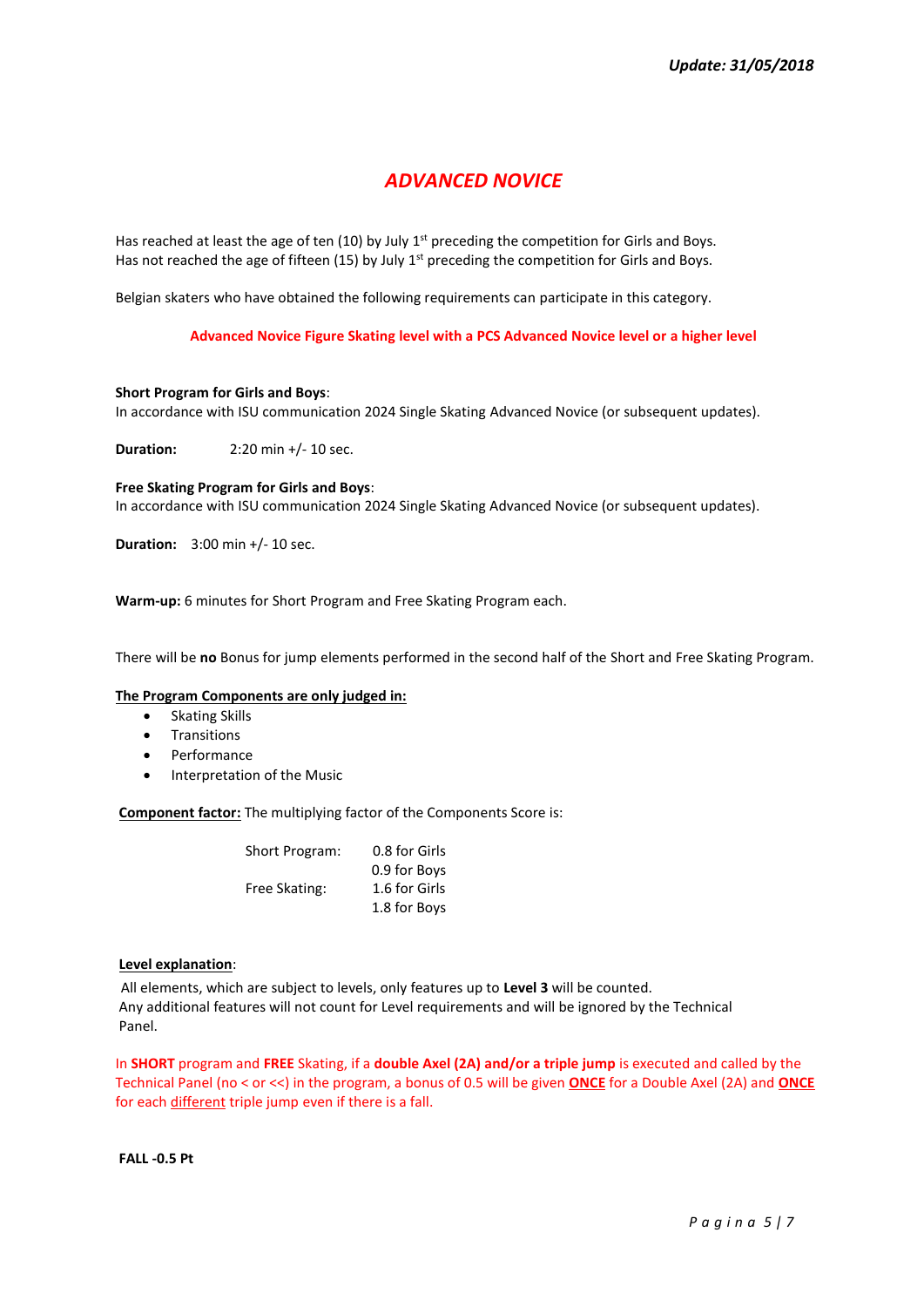## *JUNIOR*

Has reached at least the age of thirteen (13) by July  $1<sup>st</sup>$  preceding the competition for Ladies and Men. Has not reached the age of nineteen (19) by July  $1<sup>st</sup>$  preceding the competition for Ladies and Men.

Belgian skaters who have obtained the following requirements can participate in this category.

#### **Junior Figure Skating level with a PCS Junior level or a higher level**

#### **Short Program for Ladies & Men**:

The required elements to be skated are those listed in ISU Technical Rules Single & Pairs Skating 2016 Rule 611, paragraph 1 and 3 for 2017-2018.

**Duration: 2:40 min +/- 10 sec.** 

#### **Free Skating Program for Ladies & Men**:

The required elements to be skated are those listed in ISU Technical Rules Singles & Pair Skating 2016 Rule 612 and the respective ISU Communication. Special attention should be paid to the "well balanced program".

**Duration:** Ladies: 3:30 min +/- 10 sec. Men: 4:00 min +/- 10 sec.

**Warm-up**: 6 minutes for Short Program and Free Skating Program each.

There will be **a Bonus** for jump elements performed in the second half of the Short and Free Skating Program.

#### **The program components:**

- Skating Skills
- **Transitions**
- Performance
- **Composition**
- Interpretation of the Music

**Component factor:** In accordance with ISU Rule 353, paragraph 1 m) the multiplying factor of the Program Components Score is:

> Short program: 0.8 for Ladies 1.0 for Men

 Free Skating: 1.6 for Ladies 2.0 for Men

#### **Level explanation:**

All elements, which are subject to levels, only features up to **Level 4** will be counted. Any additional features will not count for Level requirements and will be ignored by the Technical Panel.

In **SHORT** and **FREE** Skating program, if **a triple jump** is executed and called by the Technical Panel (no < or <<) in the program, a bonus of 1.0 will be given **ONCE** for each different triple jump even if there is a fall.

**FALL -1.0 Pt:**